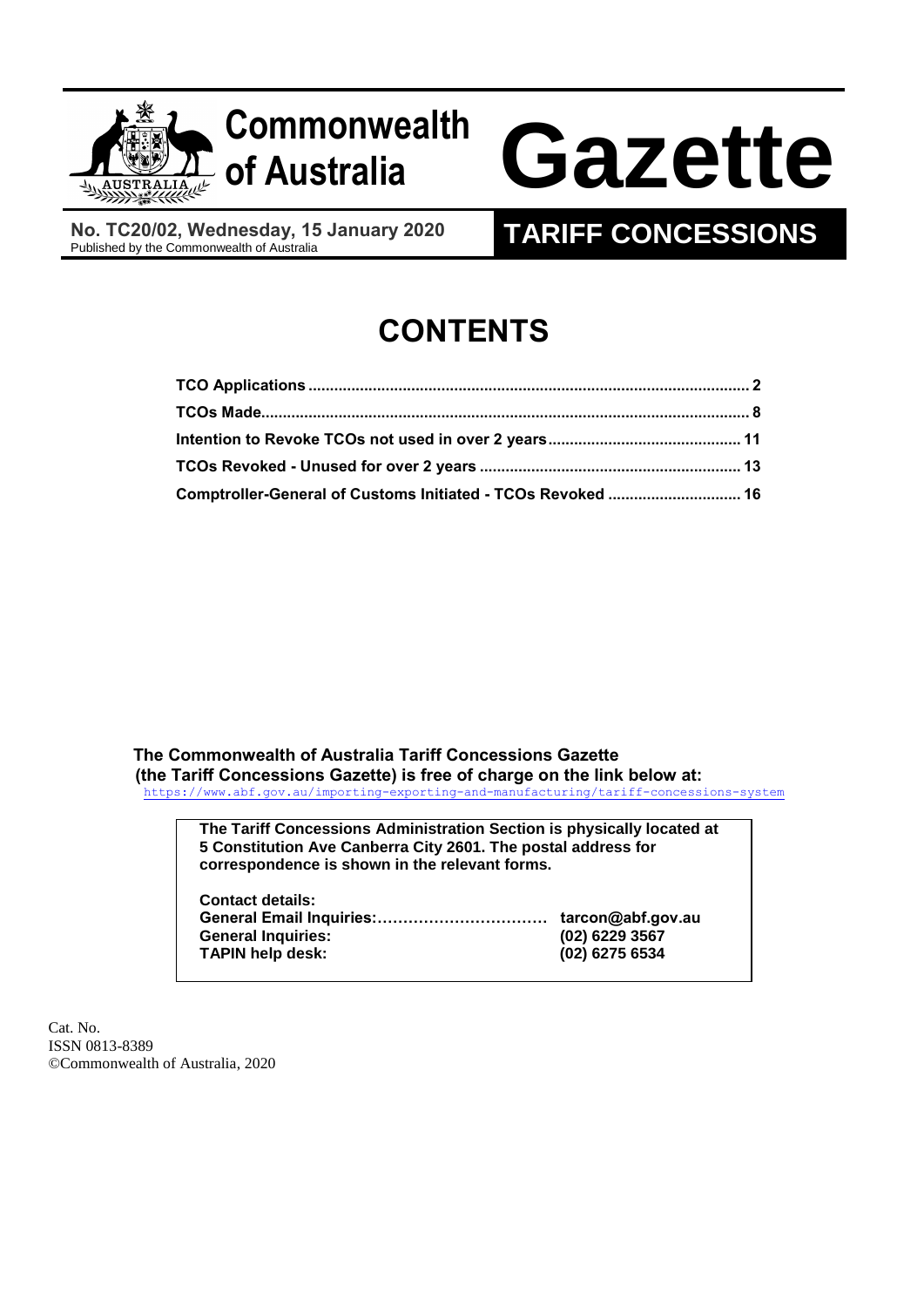## <span id="page-1-0"></span>**CUSTOMS ACT 1901 - NOTICE PURSUANT TO SECTION 269K(1) - APPLICATIONS MADE FOR TARIFF CONCESSION ORDERS**

Applications have been lodged for Tariff Concession Orders for the goods described in the following TABLE.

Australian manufacturers who wish to contest the granting of a Tariff Concession Order for the goods described are invited to lodge a submission in writing in an approved form. Submissions must be lodged within 50 days of the date of publication of this Notice.

The operative date (Op.) and TC reference number follow the description of goods.

To assist local manufacturers, the use(s) to which the goods can be put follow the description of goods.

Objections to the making of TCO submission forms are available at

<https://www.abf.gov.au/importing-exporting-and-manufacturing/tariff-concessions-system/tariff-concession-order>

Contact: Email [tarcon@abf.gov.au](mailto:tarcon@abf.gov.au)

|            | Description of Goods including the<br>Customs Tariff Classification                                                                                                                                                                                                                                                                                                                                                             |                 | Schedule 4 Item Number<br>General Duty Rate |
|------------|---------------------------------------------------------------------------------------------------------------------------------------------------------------------------------------------------------------------------------------------------------------------------------------------------------------------------------------------------------------------------------------------------------------------------------|-----------------|---------------------------------------------|
| 3917.40.00 | COUPLERS AND/OR FITTING KITS, being EITHER of the following:<br>(a) collet kits, consisting of BOTH of the following:<br>(i) glass filled nylon AND/OR stainless steel<br>collets;<br>(ii) seals AND/OR O-rings AND/OR washers,<br>(b) female couplers, consisting of ALL of the following:<br>(i) polysulphone bodies AND/OR caps;<br>(ii) glass filled nylon AND/OR stainless steel<br>collets;<br>(iii) seals AND/OR O-rings |                 | 50                                          |
|            | Op. 09.12.19                                                                                                                                                                                                                                                                                                                                                                                                                    | $-$ TC 19332233 |                                             |
|            | Stated Use:<br>For connecting components of hot or cold potable water<br>installations                                                                                                                                                                                                                                                                                                                                          |                 |                                             |
|            | Applicant: RELIANCE WORLDWIDE CORPORATION (AUST) PTY LTD                                                                                                                                                                                                                                                                                                                                                                        |                 | $5\%$                                       |
| 7307.99.00 | FITTINGS, AIR BRAKE, steel, having ALL of the following:<br>(a) working pressure NOT less than 1 030 kPa and NOT greater<br>than 1 380 kPa:<br>(b) working temperature NOT less than minus 30 degrees Celsius<br>and NOT greater than 80 degrees Celsius;<br>(c) airflow NOT greater than 1 600 litres per minute<br>at 620.5 kPa                                                                                               |                 | 50                                          |
|            | Op. 16.12.19                                                                                                                                                                                                                                                                                                                                                                                                                    | $-$ TC 19336541 |                                             |
|            | Stated Use:<br>Air brake hose fittings for prime movers and trailer applications                                                                                                                                                                                                                                                                                                                                                |                 |                                             |
|            | Applicant: RELIANCE WORLDWIDE CORPORATION (AUST) PTY LTD                                                                                                                                                                                                                                                                                                                                                                        |                 | $5\%$                                       |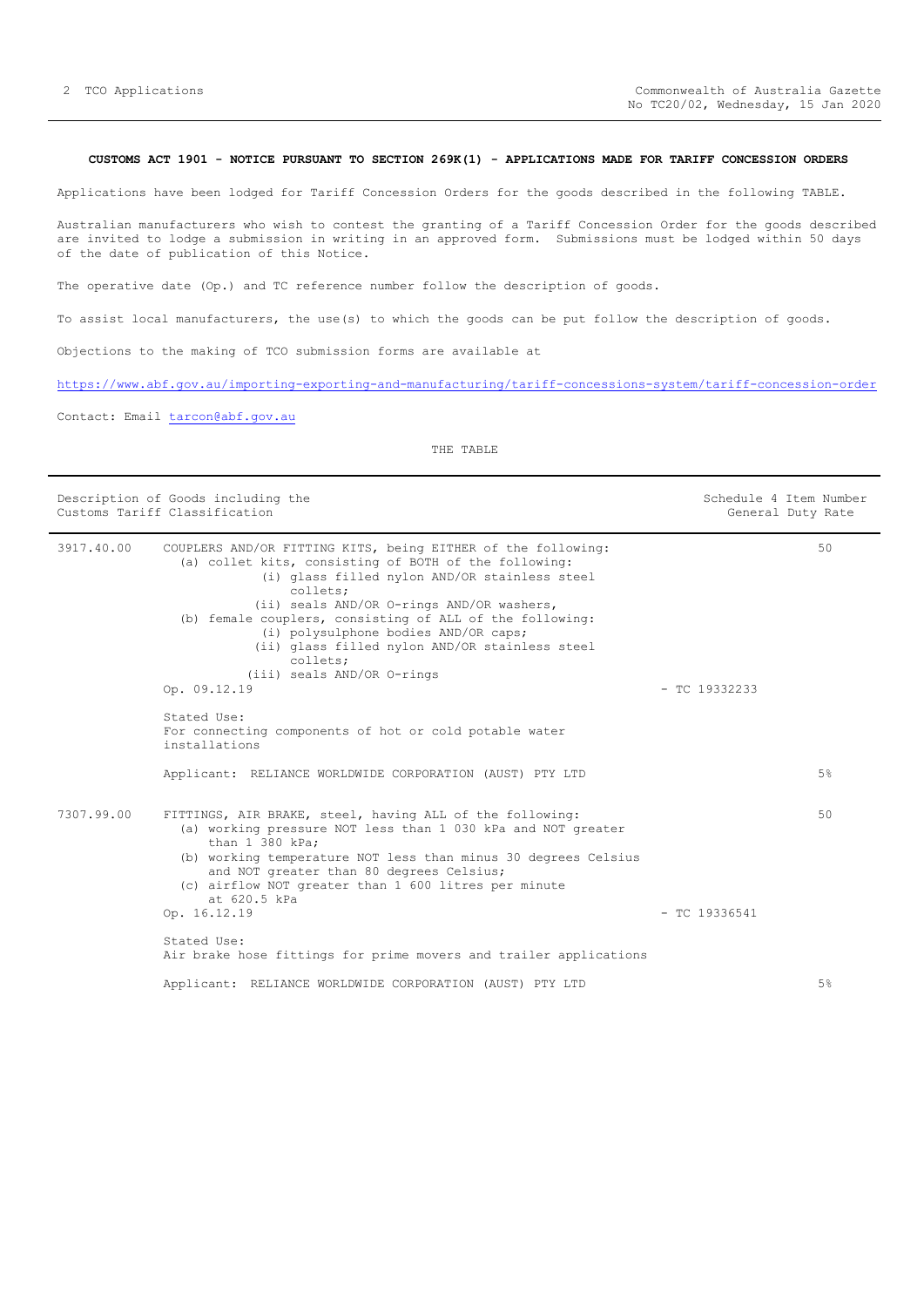Description of Goods including the Schedule 4 Item Number<br>
Customs Tariff Classification<br>
Schedule 4 Item Number Customs Tariff Classification 7308.90.00 STRUCTURES, ELEVATED CONCRETE MIXER PLATFORM, including ALL of the following: (a) NOT less than two platforms; (b) stairways AND/OR railings; (c) mixer platform width NOT less than 4 600 mm; (d) mixer platform length NOT less than 9 200 mm; (e) steel columns, with OR without EITHER of the following: (i) base plates; (ii) cross bracing  $\sigma$  - 12.12.19 - TC 19334074 Stated Use: For the structural support of elevated mixers in a concrete batching and mixing plant Applicant: BRICKWORKS BUILDING PRODUCTS PTY LTD 50 5% 7308.90.00 PARTS, BUILDING SAFETY SCREEN, being ANY of the following: (a) flashings; (b) fixing strips; (c) covers; (d) brackets; (e) cladding angles; (f) spacers; (g) panels; (h) braces; (i) beams; (j) sliders; (k) mounts; (l) soldiers; (m) plates; (n) cones; (o) beam struts<br>Op.  $17.12.19$ - TC 19336842 Stated Use: Parts for safety screens which provide debris protection on high rise building construction projects Applicant: RAPID METAL DEVELOPMENTS (AUSTRALIA) PTY LTD  $50$ 5% 7308.90.00 ROADSIDE PROTECTION RAILS, MOTORCYCLE, complying with Australian Standard AS/NZS 3845.1:2015, having ALL of the following: (a) barrier profiles NOT greater than 6 m in length; (b) mounting OR support brackets; (c) barrier end fittings, with OR without ANY of the following: (i) bolts; (ii) nuts;  $(iii)$  washers<br>Op.  $17.12.19$ - TC 19337237 Stated Use: Barrier protection for motorcyclists on public roads Applicant: AUSTRALIAN CONSTRUCTION PRODUCTS PTY LTD 50 5% 7318.15.00 REPAIR KITS, DISC BRAKES, consisting of BOTH of the following: (a) caps; (b) cylinder head screws Op. 14.11.19 - TC 19316467 Stated Use: Replacement parts used with brake calipers Applicant: BPW TRANSPEC PTY LTD 50 5%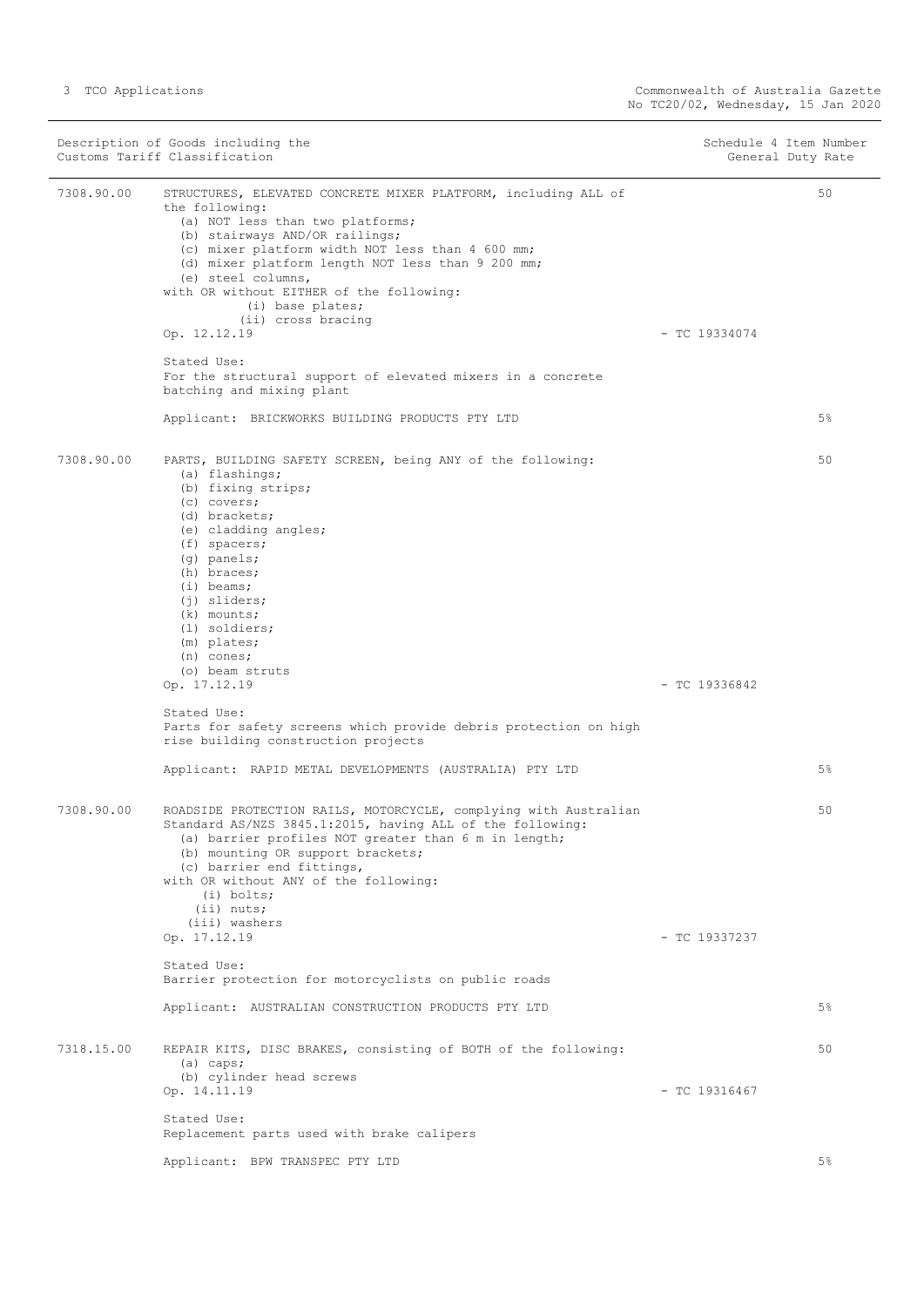|  |  | TCO Applications |
|--|--|------------------|
|--|--|------------------|

|            | Description of Goods including the<br>Customs Tariff Classification                                                                                                                                                                                                                                                                                               |                 | Schedule 4 Item Number<br>General Duty Rate |
|------------|-------------------------------------------------------------------------------------------------------------------------------------------------------------------------------------------------------------------------------------------------------------------------------------------------------------------------------------------------------------------|-----------------|---------------------------------------------|
| 7616.99.00 | CONTAINER AND/OR SHELTER CORNER FITTINGS, aluminium alloy<br>Op. 13.12.19                                                                                                                                                                                                                                                                                         | $-$ TC 19334902 | 50                                          |
|            | Stated Use:<br>Parts of shipping containers and deployable shelters                                                                                                                                                                                                                                                                                               |                 |                                             |
|            | Applicant: DARONMONT TECHNOLOGIES PTY LTD                                                                                                                                                                                                                                                                                                                         |                 | 5 <sup>°</sup>                              |
| 8208.20.00 | BLADES, KNIFE RING FLAKER BLADE ASSEMBLY<br>Op. 13.12.19                                                                                                                                                                                                                                                                                                          | $-$ TC 19334907 | 50                                          |
|            | Stated Use:<br>Parts of knife ring assemblies for knife ring flaker machines                                                                                                                                                                                                                                                                                      |                 |                                             |
|            | Applicant: BORG MANUFACTURING PTY LTD                                                                                                                                                                                                                                                                                                                             |                 | 5 <sup>°</sup>                              |
| 8414.59.90 | FANS, recirculating AND/OR radial, having ANY one OR more of the<br>following:<br>(a) mounts AND/OR mounting bases;<br>(b) operating speed NOT greater than 1 451 RPM;<br>(c) impeller diameter NOT greater than 991 mm;<br>(d) fan unit height NOT greater than 1 926 mm<br>Op. 11.12.19                                                                         | $-$ TC 19334070 | 50                                          |
|            | Stated Use:<br>For removing moisture from french fries in a food processing<br>plant                                                                                                                                                                                                                                                                              |                 |                                             |
|            | Applicant: MCCAIN FOODS (AUST) PTY LTD                                                                                                                                                                                                                                                                                                                            |                 | 5%                                          |
| 8419.89.90 | COOLING AND CONDITIONING TUNNELS AND/OR TUNNEL SEGMENTS,<br>LIQUORICE PRODUCTION LINE<br>Op. 04.12.19                                                                                                                                                                                                                                                             | $-$ TC 19329586 | 50                                          |
|            | Stated Use:<br>In a liquorice manufacturing line                                                                                                                                                                                                                                                                                                                  |                 |                                             |
|            | Applicant: DARRELL LEA CONFECTIONERY CO PTY LTD                                                                                                                                                                                                                                                                                                                   |                 | 5%                                          |
| 8422.30.90 | LID APPLICATION AND/OR FOLDING MACHINES, CARDBOARD CARTON,<br>including ALL of the following:<br>(a) operating capacity NOT greater than 20 cartons<br>per minute;<br>(b) measurement AND/OR detection plate;<br>(c) marking AND/OR creasing AND/OR cutting station;<br>(d) folding AND/OR closing station;<br>(e) sealing AND/OR gluing station;<br>(f) conveyor |                 | 50                                          |
|            | Op. 11.12.19<br>Stated Use:                                                                                                                                                                                                                                                                                                                                       | $-$ TC 19333414 |                                             |
|            | For modifying the size of cardboard cartons when closing                                                                                                                                                                                                                                                                                                          |                 |                                             |
|            | Applicant: CATCH.COM.AU PTY LTD                                                                                                                                                                                                                                                                                                                                   |                 | 5 <sup>°</sup>                              |
| 8422.30.90 | CASE PACKERS, EGG TRAY AND/OR PACKS AND/OR CARTONS, with OR<br>without input conveyor<br>Op. 16.12.19                                                                                                                                                                                                                                                             | $-$ TC 19335917 | 50                                          |
|            | Stated Use:<br>Packing trays, consumer cartons or packs of eggs into cartons                                                                                                                                                                                                                                                                                      |                 |                                             |
|            | Applicant: DOMVILLE NO 2 PTY LTD                                                                                                                                                                                                                                                                                                                                  |                 | $5\%$                                       |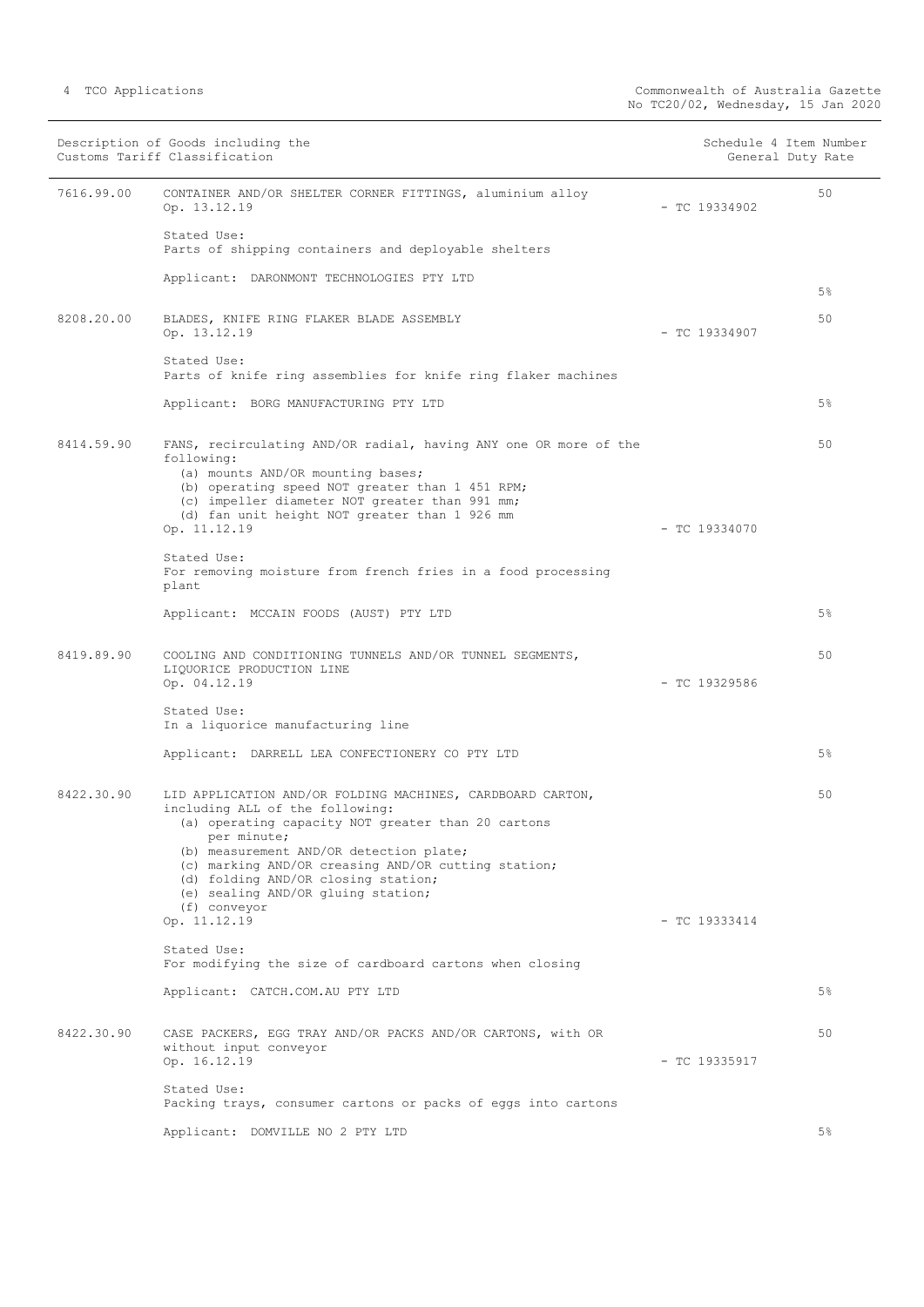| Description of Goods including the<br>Customs Tariff Classification |                                                                                                                                                                                                                                                                                                                                             | Schedule 4 Item Number<br>General Duty Rate |       |
|---------------------------------------------------------------------|---------------------------------------------------------------------------------------------------------------------------------------------------------------------------------------------------------------------------------------------------------------------------------------------------------------------------------------------|---------------------------------------------|-------|
| 8425.49.00                                                          | CONTAINER CORNER LIFTING SYSTEM, manual OR electrical drive,<br>including ALL of the following:<br>(a) pull-out booms;<br>$(b)$ 4 supports;<br>(c) carrying capacity NOT greater than 6 t per support;<br>(d) lifting height NOT greater than 1 750 mm;<br>(e) foot plates<br>Op. 13.12.19                                                  | $-$ TC 19335018                             | 50    |
|                                                                     | Stated Use:<br>Lifting and lowering containers with the intention of loading<br>and unloading vehicles and container levelling during loading<br>operations                                                                                                                                                                                 |                                             |       |
|                                                                     | Applicant: DARONMONT TECHNOLOGIES PTY LTD                                                                                                                                                                                                                                                                                                   |                                             | $5\%$ |
| 8428.90.00                                                          | HANDLING AND/OR DE-PALLETISING MACHINES, having a robotic head<br>Op. 16.12.19                                                                                                                                                                                                                                                              | $-$ TC 19335924                             | 50    |
|                                                                     | Stated Use:<br>The preparation of eggs for domestic sale washer                                                                                                                                                                                                                                                                             |                                             |       |
|                                                                     | Applicant: VALLEY PARK FARM PTY LTD                                                                                                                                                                                                                                                                                                         |                                             |       |
|                                                                     |                                                                                                                                                                                                                                                                                                                                             |                                             | 5%    |
| 8433.60.00                                                          | EGG GRADING LINE, with OR without egg washer AND/OR dryer,<br>programmable logic controlled, having ALL of the following:<br>(a) loader;<br>(b) grippers;<br>(c) accumulator;<br>(d) infeed rollers;<br>(e) ultraviolet disinfector;<br>(f) clean-in-place system;<br>(q) weighers;<br>(h) crack detector;<br>(i) leak AND/OR dirt detector | $-$ TC 19335922                             | 50    |
|                                                                     | Op. 16.12.19<br>Stated Use:                                                                                                                                                                                                                                                                                                                 |                                             |       |
|                                                                     | Grading eggs for domestic sale and consumption                                                                                                                                                                                                                                                                                              |                                             |       |
|                                                                     | Applicant: VALLEY PARK FARM PTY LTD                                                                                                                                                                                                                                                                                                         |                                             | 5%    |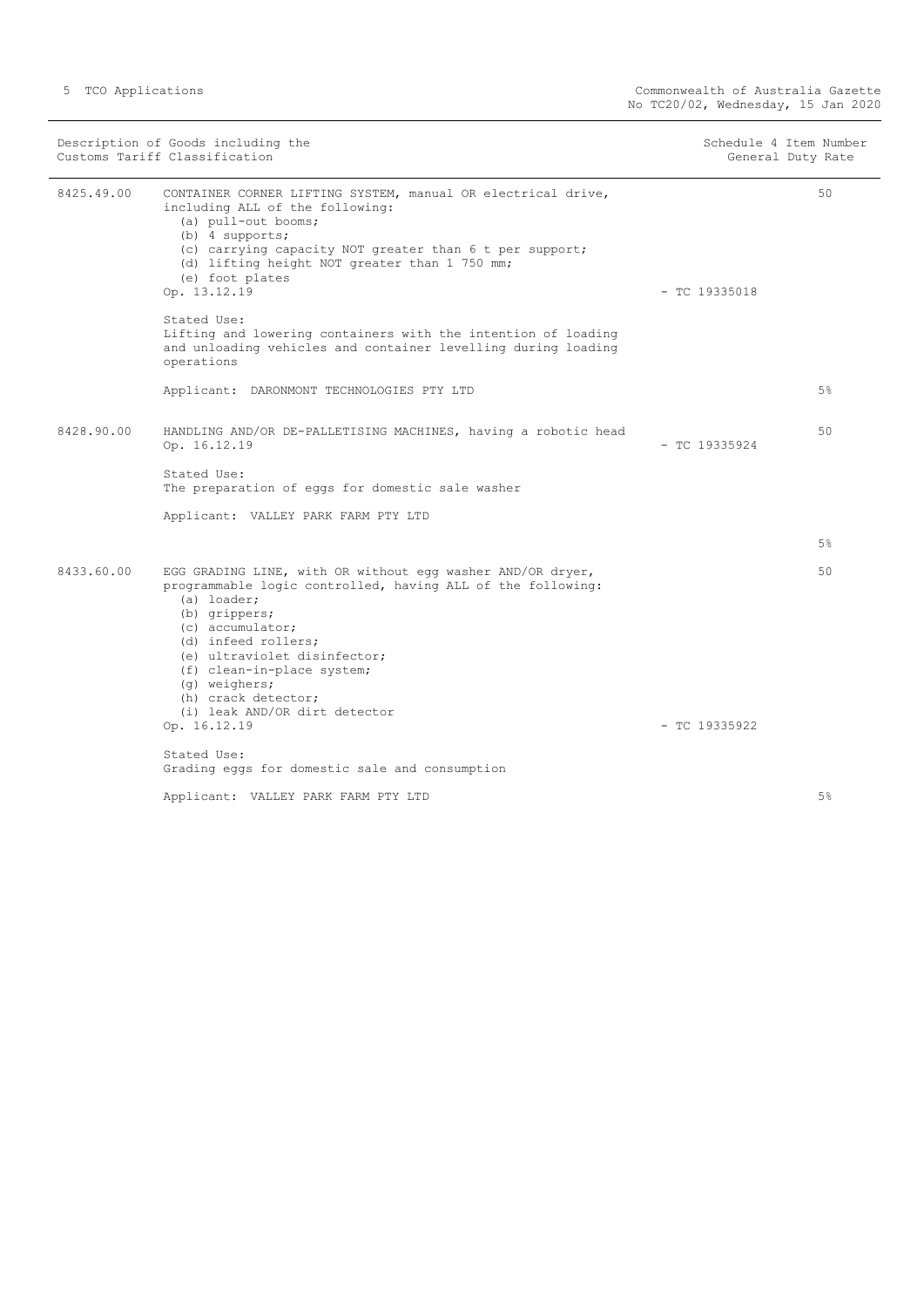|            | Description of Goods including the<br>Customs Tariff Classification                                                                                                                                                                                       | Schedule 4 Ttem Number<br>General Duty Rate |    |
|------------|-----------------------------------------------------------------------------------------------------------------------------------------------------------------------------------------------------------------------------------------------------------|---------------------------------------------|----|
| 8477.80.00 | FLAT FILM MACHINES, including ALL of the following:<br>(a) twin chill rollers;<br>(b) air knife;<br>(c) edge cutting device with strip winding unit;<br>(d) film thickness measuring device;<br>(e) film marking unit;<br>(f) rewind unit<br>Op. 17.12.19 | $-$ TC 19336847                             | 50 |
|            | Stated Use:<br>Manufacture flat film for medical applications                                                                                                                                                                                             |                                             |    |
|            | Applicant: POLYNOVO BIOMATERIALS PTY LTD                                                                                                                                                                                                                  |                                             | 5% |
| 8477.80.00 | PELLETISING MACHINES, having an underwater die face cutter<br>Op. 17.12.19                                                                                                                                                                                | $-$ TC 19337228                             | 50 |
|            | Stated Use:<br>Cools the molten polymer with water and cuts to size                                                                                                                                                                                       |                                             |    |
|            | Applicant: POLYNOVO BIOMATERIALS PTY LTD                                                                                                                                                                                                                  |                                             | 5% |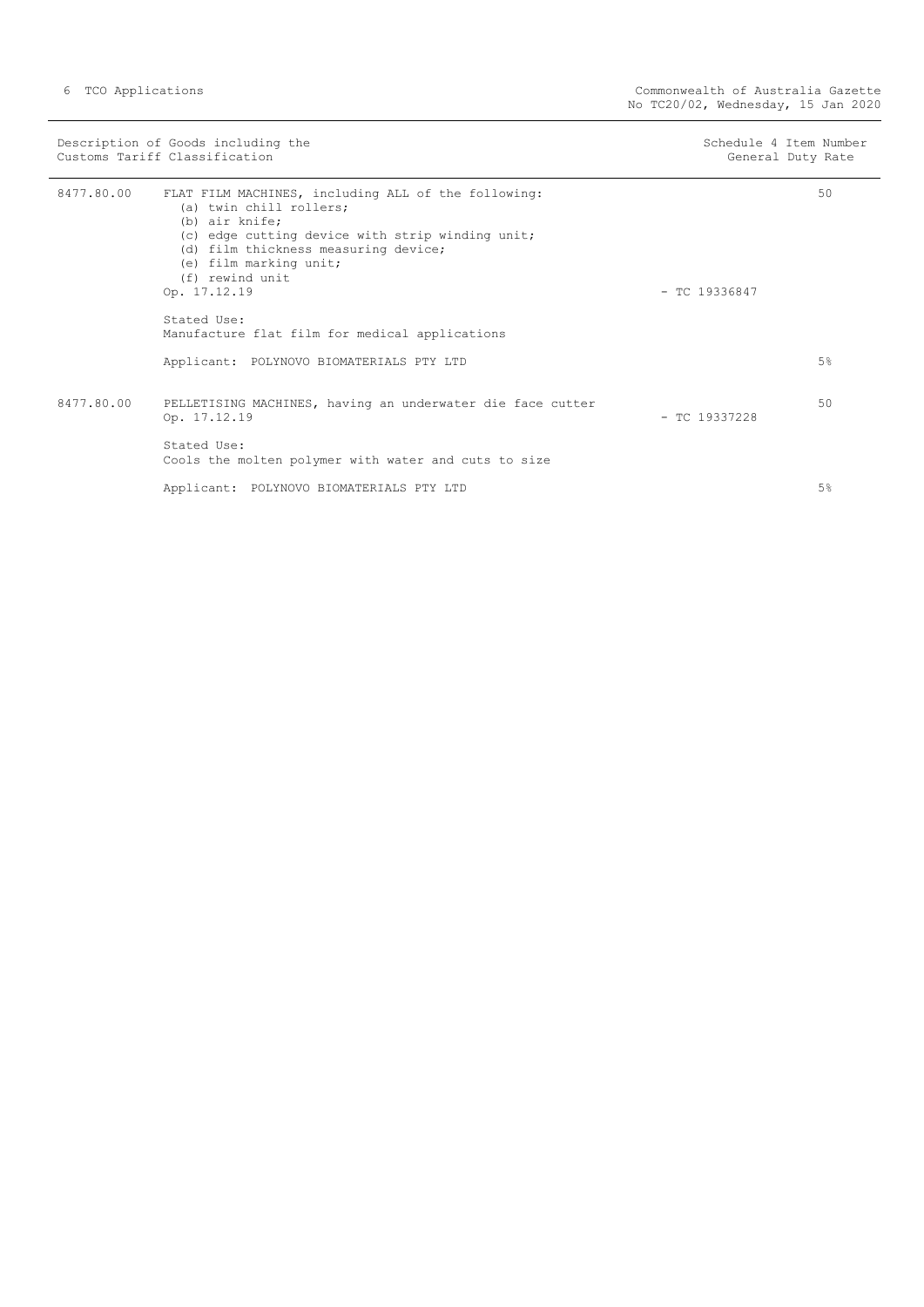|            | Description of Goods including the<br>Customs Tariff Classification                                                                                                                                                                   | Schedule 4 Item Number<br>General Duty Rate |    |
|------------|---------------------------------------------------------------------------------------------------------------------------------------------------------------------------------------------------------------------------------------|---------------------------------------------|----|
| 8508.11.00 | VACUUM CLEANERS, water filtration, including ALL of the<br>following:<br>(a) programmable display screen;<br>(b) rubber handle;<br>(c) illuminated side windows;<br>(d) illuminated water basin;<br>(e) rubber wheels<br>Op. 13.12.19 | $-$ TC 19335907                             | 50 |
|            | Stated Use:<br>As a vacuum cleaner for homes                                                                                                                                                                                          |                                             |    |
|            | Applicant: RITELLO AUSTRALIA PTY LTD                                                                                                                                                                                                  |                                             | 5% |
| 9503.00.99 | KITS, BALLOON, having ALL of the following:<br>(a) helium tank OR helium AND oxygen tank;<br>(b) ribbons;<br>(c) latex balloons<br>Op. 06.12.19                                                                                       | $-$ TC 19330486                             | 50 |
|            | Stated Use:<br>To provide portable inflatable balloon kit for functions and/or<br>parties                                                                                                                                             |                                             |    |
|            | Applicant: ANAGRAM INTERNATIONAL LLC                                                                                                                                                                                                  |                                             | 5% |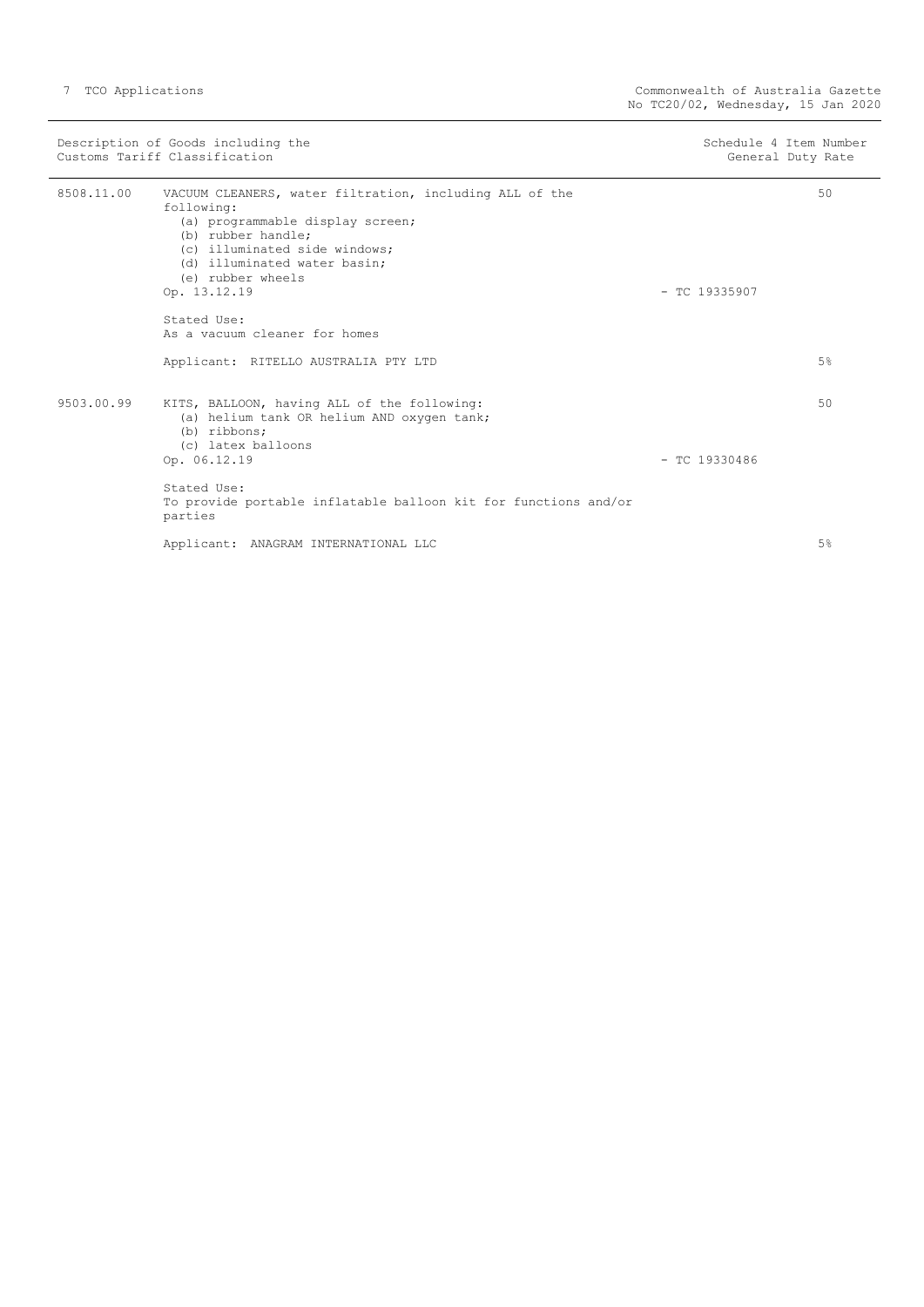# **CUSTOMS ACT 1901 - NOTICE PURSUANT TO SECTION 269R(1) - TARIFF CONCESSION ORDERS MADE**

<span id="page-7-0"></span>Tariff Concession Orders have have been made for the goods described in the following TABLE.

The operative date (Op.) and TC reference No. follow the description of goods. Local manufacturers of substitutable goods may request the revocation of TCOs at any time.

|            | Description of Goods including the<br>Customs Tariff Classification                                                                                                                                                                                                               |                                       | Schedule 4 Item Number<br>Last Date of Effect<br>General Duty Rate |    |
|------------|-----------------------------------------------------------------------------------------------------------------------------------------------------------------------------------------------------------------------------------------------------------------------------------|---------------------------------------|--------------------------------------------------------------------|----|
| 3808.92.00 | FUNGICIDES, having active ingredients of azoxystrobin AND                                                                                                                                                                                                                         |                                       |                                                                    | 50 |
|            | propiconazole<br>Op. 22.10.19                                                                                                                                                                                                                                                     | $-$ TC 19300694<br>Dec. date 13.01.20 |                                                                    |    |
| 3920.62.00 | FILM, THERMAL TRANSFER PRINTING AND LAMINATION, having BOTH of<br>the following:<br>(a) NOT less than 65% polyethylene terephthalate (PET);<br>(b) coloured OR holographic                                                                                                        |                                       |                                                                    | 50 |
|            | Op. 17.10.19                                                                                                                                                                                                                                                                      | Dec. date 13.01.20                    | $-$ TC 19297596                                                    |    |
| 4811.41.90 | LABEL PAPER, in rolls, having BOTH of the following:<br>(a) water based acrylic adhesive;<br>(b) kraft siliconised liner                                                                                                                                                          |                                       |                                                                    | 50 |
|            | Op. 11.10.19                                                                                                                                                                                                                                                                      | Dec. date 10.01.20                    | - TC 19294000                                                      |    |
| 5512.11.00 | FABRIC, mesh, woven, polyethylene terephthalate, having BOTH of<br>the following:<br>(a) thickness NOT greater than 0.09 mm;<br>(b) hole size 210 mm x 120 mm                                                                                                                     |                                       |                                                                    | 50 |
|            | Op. 15.10.19                                                                                                                                                                                                                                                                      | Dec. date 13.01.20                    | - TC 19295963                                                      |    |
| 6305.39.90 | STERILISATION POUCHES, LABORATORY AND/OR MEDICAL, including ALL<br>of the following;<br>(a) one side printed laminate layer;<br>(b) one side polyolefin web;<br>(c) steam process indicators                                                                                      |                                       |                                                                    | 50 |
|            | Op. 17.10.19                                                                                                                                                                                                                                                                      | Dec. date 13.01.20 - TC 19298765      |                                                                    |    |
| 8414.59.90 | FANS, CENTRIFUGAL, direct driven, having a voltage NOT less than<br>400 V AC                                                                                                                                                                                                      |                                       |                                                                    | 50 |
|            | Op. 04.10.19                                                                                                                                                                                                                                                                      | Dec. date 10.01.20                    | $-$ TC 19291042                                                    |    |
| 8419.81.90 | RIPENING ROOMS, FRUIT, with OR without ANY of the following:<br>(a) pallet racks;<br>(b) lighting;<br>(c) roller doors                                                                                                                                                            |                                       |                                                                    | 50 |
|            | Op. 30.09.19                                                                                                                                                                                                                                                                      | Dec. date 08.01.20                    | $-$ TC 19287265                                                    |    |
| 8419.90.00 | PARTS, SINTER COOLING PAN, being track wheels<br>Op. 23.10.19                                                                                                                                                                                                                     | Dec. date 13.01.20                    | $-$ TC 19301120                                                    | 50 |
| 8428.90.00 | PALLETISING STATION, having ALL of the following:<br>(a) robot with electro pneumatic hand;<br>(b) roller conveyors with OR without chain elevator AND/OR<br>discensors;<br>(c) chain conveyors with OR without roller lifts AND/OR<br>discensors;<br>(d) aligner<br>Op. 10.10.19 | Dec. date 13.01.20                    | $-$ TC 19293120                                                    | 50 |
| 8431.49.90 | PARTS, EXCAVATOR AND/OR BACKHOE, being EITHER of the following:                                                                                                                                                                                                                   |                                       |                                                                    | 50 |
|            | (a) smooth drum vibratory slope compactors;<br>(b) pad foot vibratory slope compactors                                                                                                                                                                                            |                                       |                                                                    |    |
|            | Op. 11.10.19                                                                                                                                                                                                                                                                      | Dec. date 10.01.20                    | $-$ TC 19293529                                                    |    |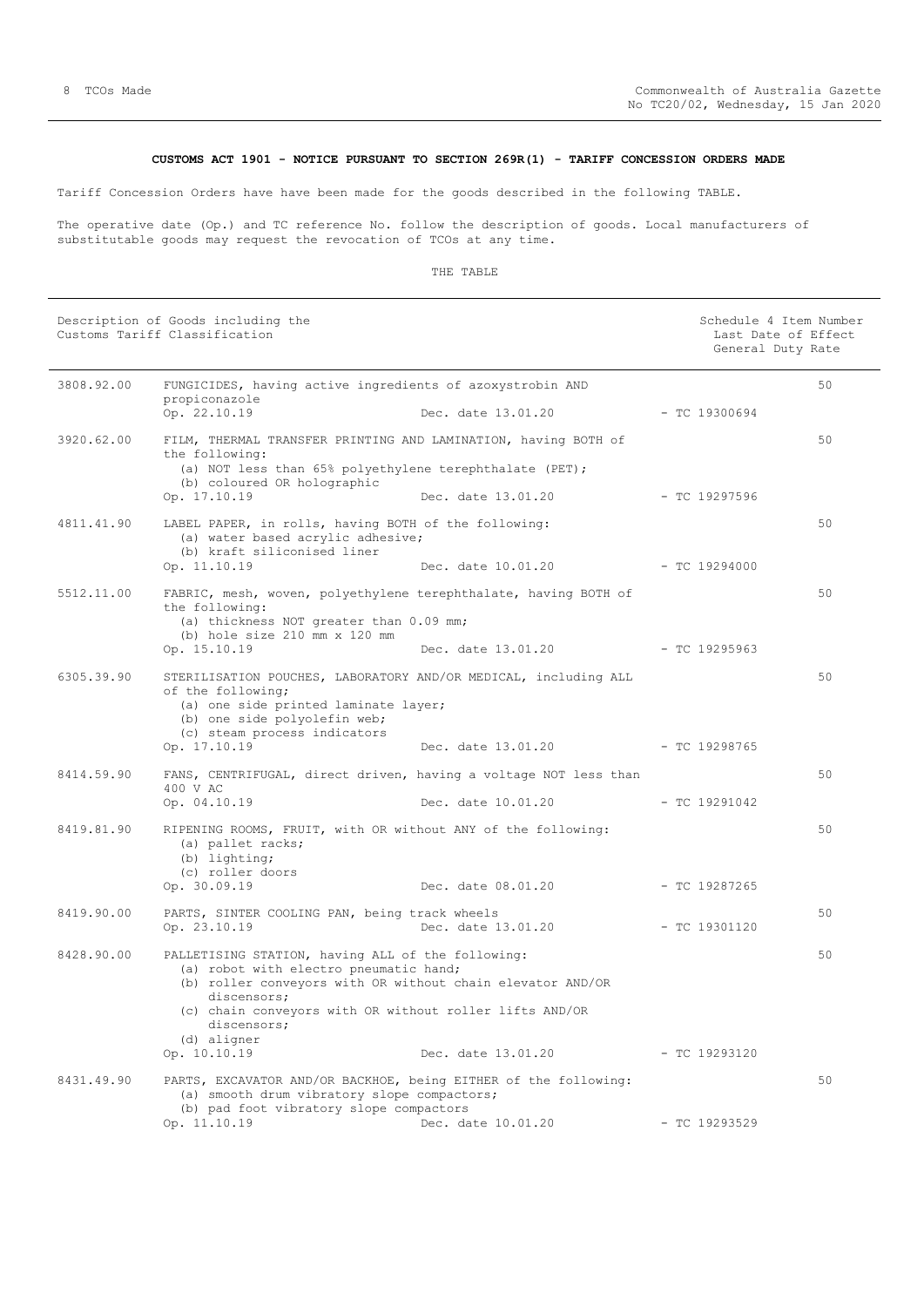Description of Goods including the Schedule 4 Item Number (Schedule 4 Item Number Customs Tariff Classification Last Date of Effect

General Duty Rate

| 8474.20.00 | JAW CRUSHERS, with OR without motors, including ALL of the<br>following:<br>(a) average ore flow rate capacity exceeding 500 tonnes per<br>hour;<br>(b) main frame;<br>(c) pitman;<br>(d) flywheels;<br>(e) quards;<br>(f) motor support;<br>(g) hydraulic power unit                                                                                                                                                                                                                                                                                                                                                                                                          |                                  |                 | 50 |
|------------|--------------------------------------------------------------------------------------------------------------------------------------------------------------------------------------------------------------------------------------------------------------------------------------------------------------------------------------------------------------------------------------------------------------------------------------------------------------------------------------------------------------------------------------------------------------------------------------------------------------------------------------------------------------------------------|----------------------------------|-----------------|----|
|            | Op. 24.10.19                                                                                                                                                                                                                                                                                                                                                                                                                                                                                                                                                                                                                                                                   | Dec. date 13.01.20               | $-$ TC 19302332 |    |
| 8479.82.00 | SCREENING MACHINE, SIFTING AND/OR SEPARATING, vibratory<br>Op. 11.10.19                                                                                                                                                                                                                                                                                                                                                                                                                                                                                                                                                                                                        | Dec. date 10.01.20               | $-$ TC 19293528 | 50 |
| 8481.80.90 | PNEUMATIC DAMPER, WELDING FUME, AIR AND DUST RETICULATION SYSTEM<br>Op. 04.10.19                                                                                                                                                                                                                                                                                                                                                                                                                                                                                                                                                                                               | Dec. date 10.01.20               | $-$ TC 19291040 | 50 |
| 8481.90.90 | PARTS, SECTIONAL AND/OR MODULAR DIRECTIONAL PROPORTIONAL CONTROL<br>VALVES, being ANY of the following:<br>(a) valve body sub-assemblies having ANY of the following:<br>(i) check valves;<br>(ii) relief valves;<br>(iii) shuttle valves;<br>(iv) compensator valves,<br>(b) unassembled pump side module OR sections with OR without<br>pressure relief valve;<br>(c) unassembled tank side module OR sections;<br>(d) mechanical action control levers with OR without flow<br>adjustable screws;<br>(e) end covers AND/OR plates;<br>(f) spools with OR without integral check valve;<br>(g) hydraulic actuation covers AND/OR plates;<br>(h) valve bodies<br>Op. 23.09.19 | Dec. date 08.01.20               | $-$ TC 19282871 | 50 |
| 8481.90.90 | LUBRICATOR VALVE HOUSING ASSEMBLY, OIL AND/OR GAS WELL,<br>including ALL of the following:<br>(a) end cap sub section;<br>(b) housing;<br>(c) chemical injection sub section<br>Op. 21.10.19                                                                                                                                                                                                                                                                                                                                                                                                                                                                                   | Dec. date 13.01.20               | $-$ TC 19300518 | 50 |
| 8483.60.90 | COUPLINGS, COMPRESSED AIR BRUSH MACHINE<br>Op. 01.11.19                                                                                                                                                                                                                                                                                                                                                                                                                                                                                                                                                                                                                        | Dec. date 13.01.20 - TC 19308095 |                 | 50 |
| 8515.19.90 | SOLDERING AND/OR REWORK STATIONS, having ALL of the following:<br>(a) control unit;<br>(b) feed station;<br>(c) ergonomic instruments;<br>(d) intelligent heat management module;<br>(e) soldering and rework cartridge tips;<br>(f) hand piece stands<br>Op. 30.09.19                                                                                                                                                                                                                                                                                                                                                                                                         | Dec. date 08.01.20               | - TC 19287262   | 50 |
| 8705.30.00 | PLATFORM VEHICLES, AERIAL FIRE AND RESCUE, with OR without foam<br>tanks, including ALL of the following:<br>(a) turntable mounted hydraulic articulated telescopic boom;<br>$(b)$ cage;<br>(c) cage floor height NOT less than 30 m;<br>(d) 6 X 4 OR 8 X 4 wheel chassis configuration;<br>(e) jacking system NOT less than 5.93 m wide;<br>(f) roller shutters AND/OR flaps;<br>(g) cage control panel<br>Op. 14.10.19                                                                                                                                                                                                                                                       | Dec. date 13.01.20               | $-$ TC 19295516 | 50 |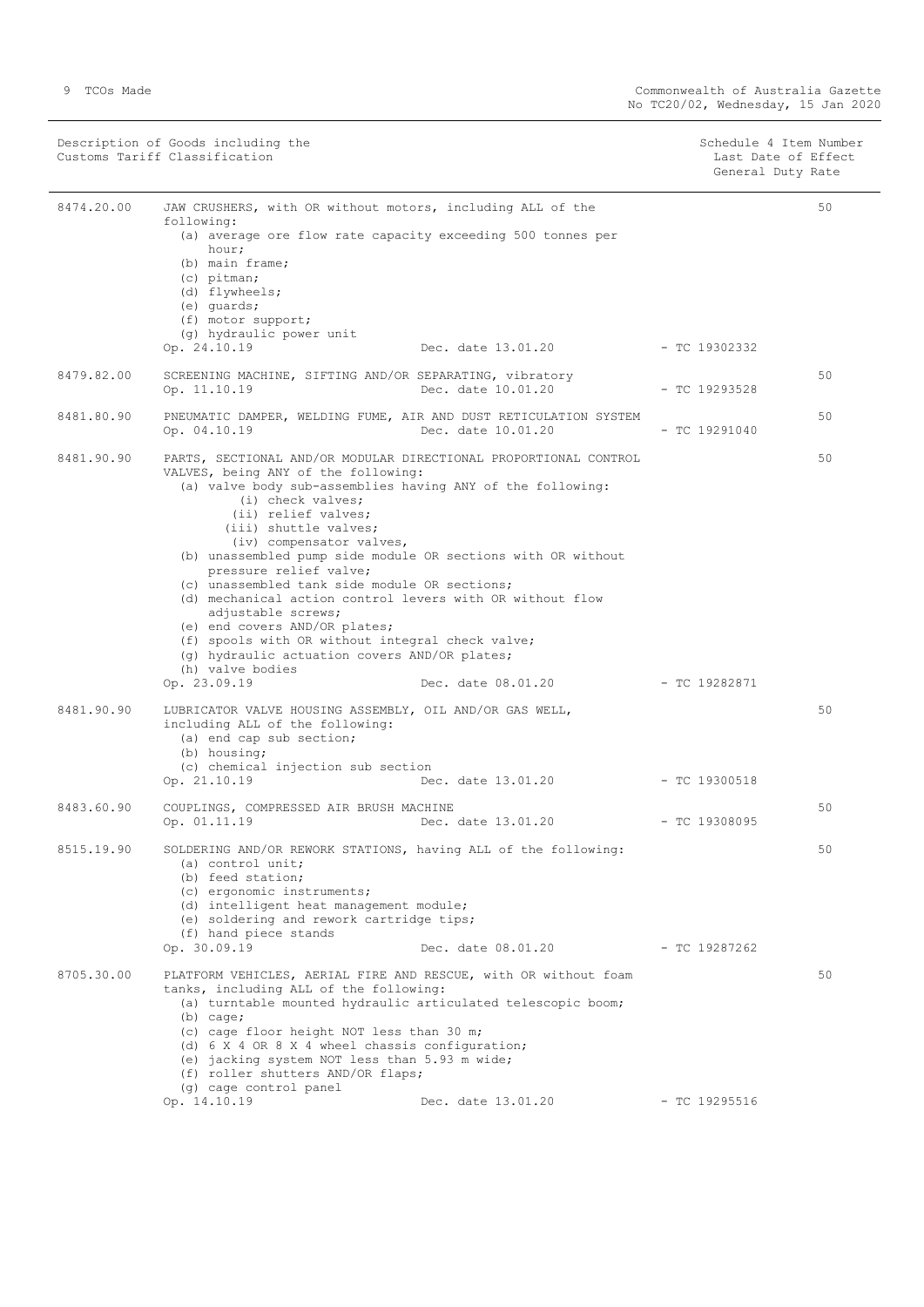| Description of Goods including the<br>Customs Tariff Classification |                                                             | Schedule 4 Item Number<br>Last Date of Effect<br>General Duty Rate |
|---------------------------------------------------------------------|-------------------------------------------------------------|--------------------------------------------------------------------|
| 8716.31.00                                                          | TANKERS, PNEUMATIC DRY BULK, aluminium, bottom discharge OR | 50                                                                 |

| 8716.31.00 | TANKERS, PNEUMATIC DRY BULK, aluminium, bottom discharge OR |                                                              |                    |                 | 50 |
|------------|-------------------------------------------------------------|--------------------------------------------------------------|--------------------|-----------------|----|
|            | tipping, having all of the following:                       |                                                              |                    |                 |    |
|            |                                                             | (a) manual OR air operated hatch covers;                     |                    |                 |    |
|            | (b) frame bolted suspension hangers;                        |                                                              |                    |                 |    |
|            |                                                             | (c) volume capacity NOT less than 24 m3 and NOT greater than |                    |                 |    |
|            | 67 m3;                                                      |                                                              |                    |                 |    |
|            |                                                             | (d) tandem axle OR tri-axle OR quad axle                     |                    |                 |    |
|            | Op. 01.10.19                                                |                                                              | Dec. date 10.01.20 | $-$ TC 19287272 |    |
|            |                                                             |                                                              |                    |                 |    |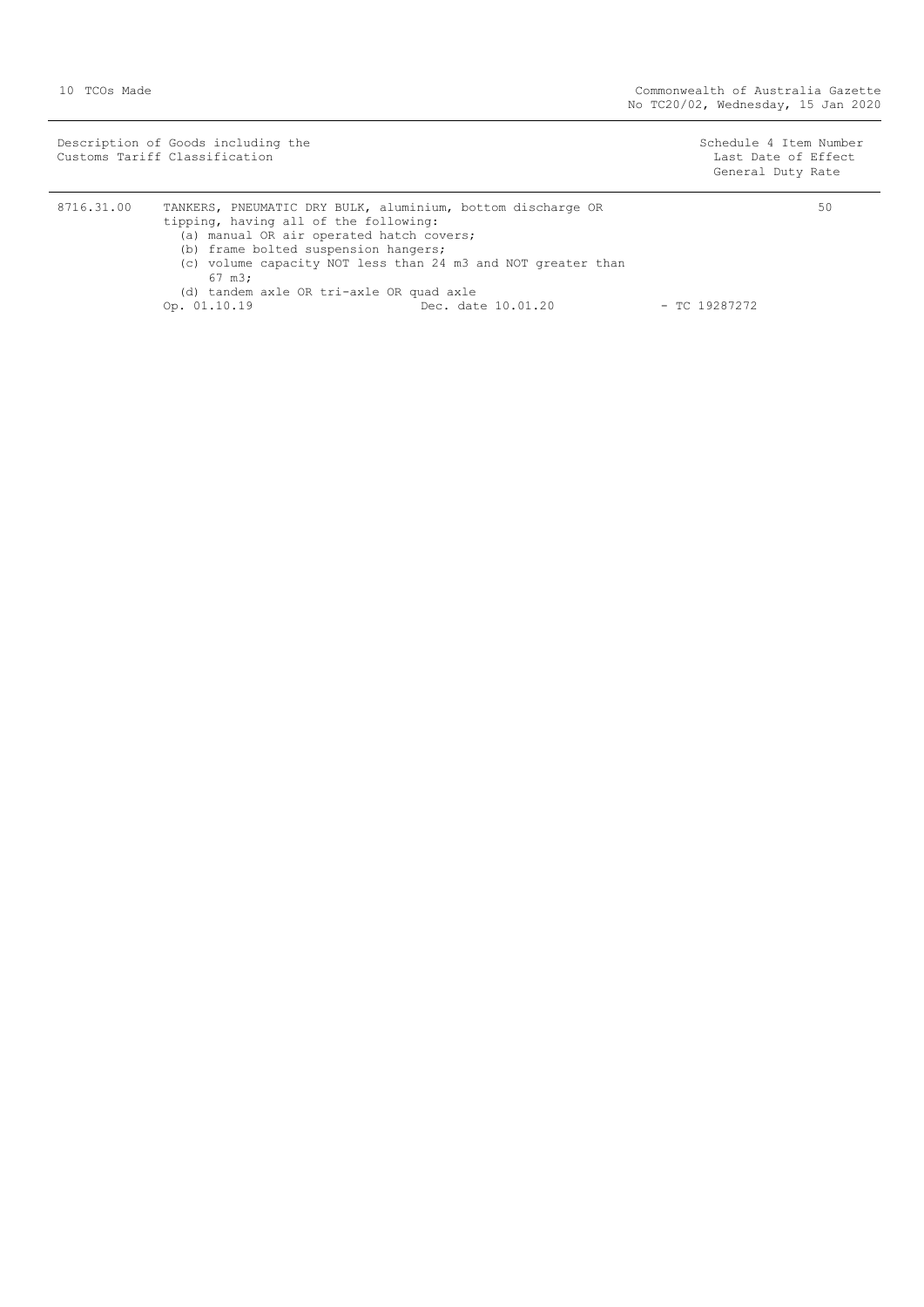#### **TARIFF CONCESSION ORDERS (TCOs) NOT USED IN THE PREVIOUS 2 YEARS**

<span id="page-10-0"></span>The Comptroller-General of Customs is satisfied that the TCOs listed in the table below are no longer required because, in the 2 years preceding the day of this notice, they have not been quoted in an import declaration to secure a concessional rate of duty.

From Thursday, 13 February 2020, it is intended to take action to revoke these Orders under subsection 269SD(1A) of the Customs Act 1901. In accordance with subsection 269SG(2) of the Customs Act 1901, in transit provisions shall apply. If revoked, the expected date of effect will be 13 February 2020.

Interested parties are invited to provide, by close of business, Wednesday 12 February 2020, written reasons why an Order should NOT be revoked.

Please advise if any of the Orders listed below have been quoted on an import declaration.

If a request is made to retain an Order used for the granting of a Determination, please specify the Determination and the linked Item number to enable mapping to the Order and its scope.

#### THE TABLE

Tariff ndiiii and Description Description and Description Concession Number 3814.00.00 STAIN REMOVER, put up in retail packs in containers NOT exceeding 150 mL, formulated to remove specific staining produced by ALL of the following: (a) adhesives containing solvents; (b) chewing gum; (c) correction fluid; (d) glues containing solvents; (e) nail varnish Op. 01.06.94 Dec. date 21.06.94 - TC 9411160 3816.00.00 MIXES, castable, having ALL the following: (a) capable of achieving cold crushing strength after drying at 110 degrees C of greater than 180 mpa; (b) capable of operating at temperatures of 900 degrees C and above; (c) contains a minimum of either: (i) 50% alumina; or (ii) 50% silicon carbide aggregate Op. 31.08.94 Dec. date 16.12.94 - TC 9407308 3920.20.00 POLYPROPYLENE BOARDS, planed surface, thickness 4 - 50 mm Op. 25.01.95 Dec. date 28.04.95 - TC 9501125 3921.19.00 POLYPROPYLENE SHEET, block bead type, foamed, high impact material, water and chemical resistant, ultra light weight Op. 16.11.94 Dec. date 03.03.95 - TC 9408956 5402.33.00 YARN, multifilament, multiple (folded) or cabled, of bulk continuous filament polyester, whether or not air entangled, having ALL of the following characteristics: (a) a filament size NOT less than 9 decitex and NOT greater than 35 decitex; (b) a tex per single of processed yarn exceeding 60; (c) a tenacity NOT greater than 53 cN/tex Op. 26.09.94 Dec. date 10.01.95 - TC 9407850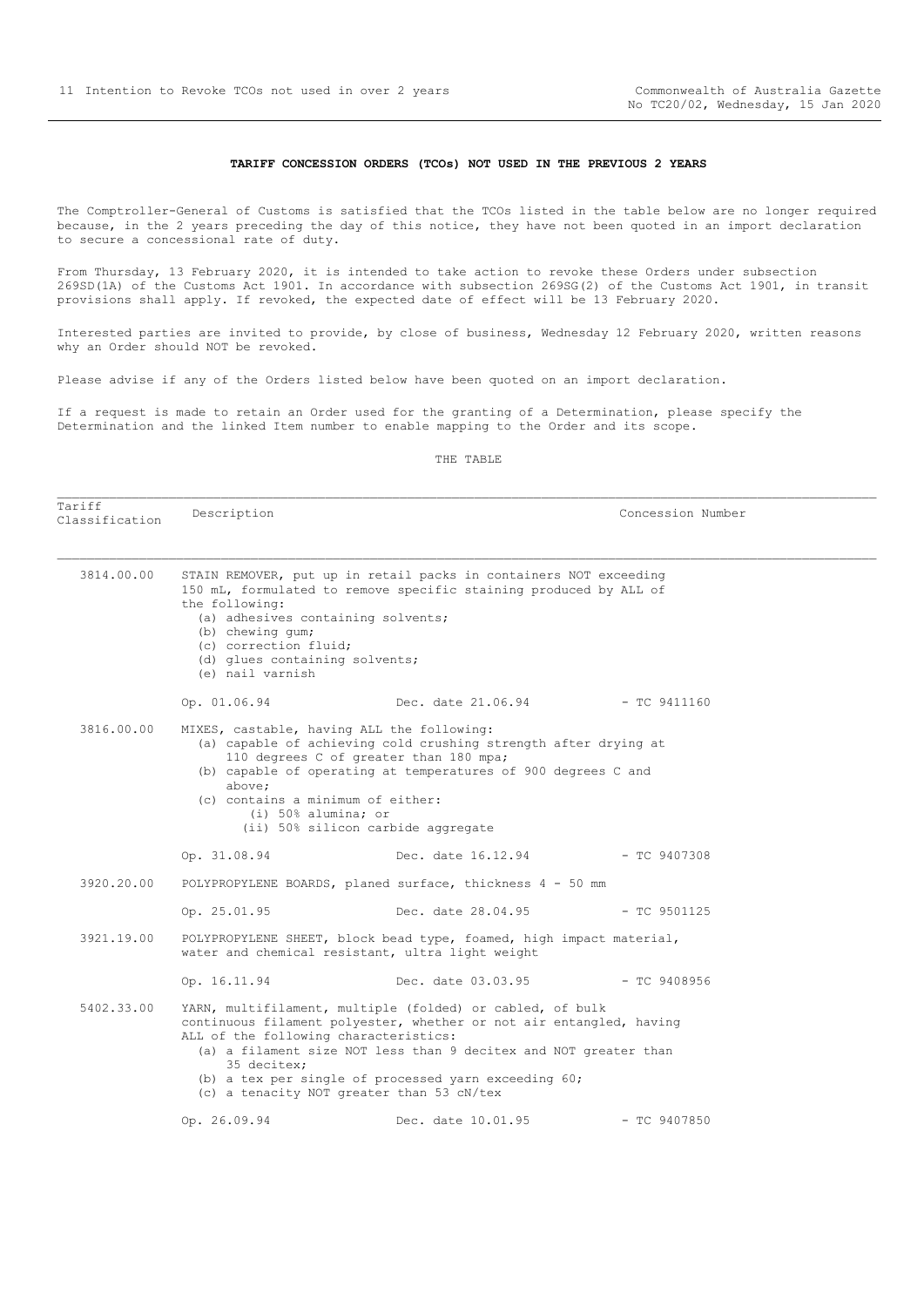| 7315.11.00 | (a) pitch: 63.50 mm;<br>(b) inside link plate width: 19.05 mm;<br>(c) roller diameter: 19.05 mm or 39.69 mm;<br>(d) pin diameter: 9.54 mm;<br>(e) side plate thickness: 4.8 mm                                                              | CHAINS, roller, double pitch, having ALL of the following:                                                                    |                |
|------------|---------------------------------------------------------------------------------------------------------------------------------------------------------------------------------------------------------------------------------------------|-------------------------------------------------------------------------------------------------------------------------------|----------------|
|            | Op. 26.08.94                                                                                                                                                                                                                                | Dec. date 06.12.94                                                                                                            | - TC 9407244   |
| 8507.20.00 | rechargeable, having ALL of the following:<br>(a) $12 \text{ V nominal}$ ;<br>(b) nominal capacity 15-17 Ah @ 20 hr rate;<br>(c) leakproof moulded case;<br>(d) operable in any position;<br>(e) nominal dimensions 167 mm x 76 mm x 181 mm | ACCUMULATORS/BATTERIES, absorbed electrolyte lead acid,                                                                       |                |
|            | Op. 19.10.94                                                                                                                                                                                                                                | Dec. date 20.01.95                                                                                                            | $-$ TC 9408333 |
| 9506.99.90 | (b) moulded base;<br>(c) rubber baseball attached to an elastic cord                                                                                                                                                                        | BATTING TEES AND TRAINERS, consisting of ALL the following:<br>(a) rubber ball support pole with push button height adjuster; |                |
|            | Op. 23.08.94                                                                                                                                                                                                                                | Dec. date 12.12.94                                                                                                            | $-$ TC 9406976 |
| 9608.20.00 | PENS, TRANSPARENCY FILM, refillable, having nib widths ranging from<br>0.4 mm to 1.26 mm inclusive                                                                                                                                          |                                                                                                                               |                |
|            | Op. 01.02.95                                                                                                                                                                                                                                | Dec. date 12.09.95                                                                                                            | $-$ TC 9501329 |
| 9612.10.00 | cartridge ribbon AND sensitised plastic coated paper                                                                                                                                                                                        | PAPER SHEET SETS, colour video copy processor, consisting of                                                                  |                |
|            | Op. 19.12.94                                                                                                                                                                                                                                | Dec. date 27.03.95                                                                                                            | $-$ TC 9500326 |
|            |                                                                                                                                                                                                                                             |                                                                                                                               |                |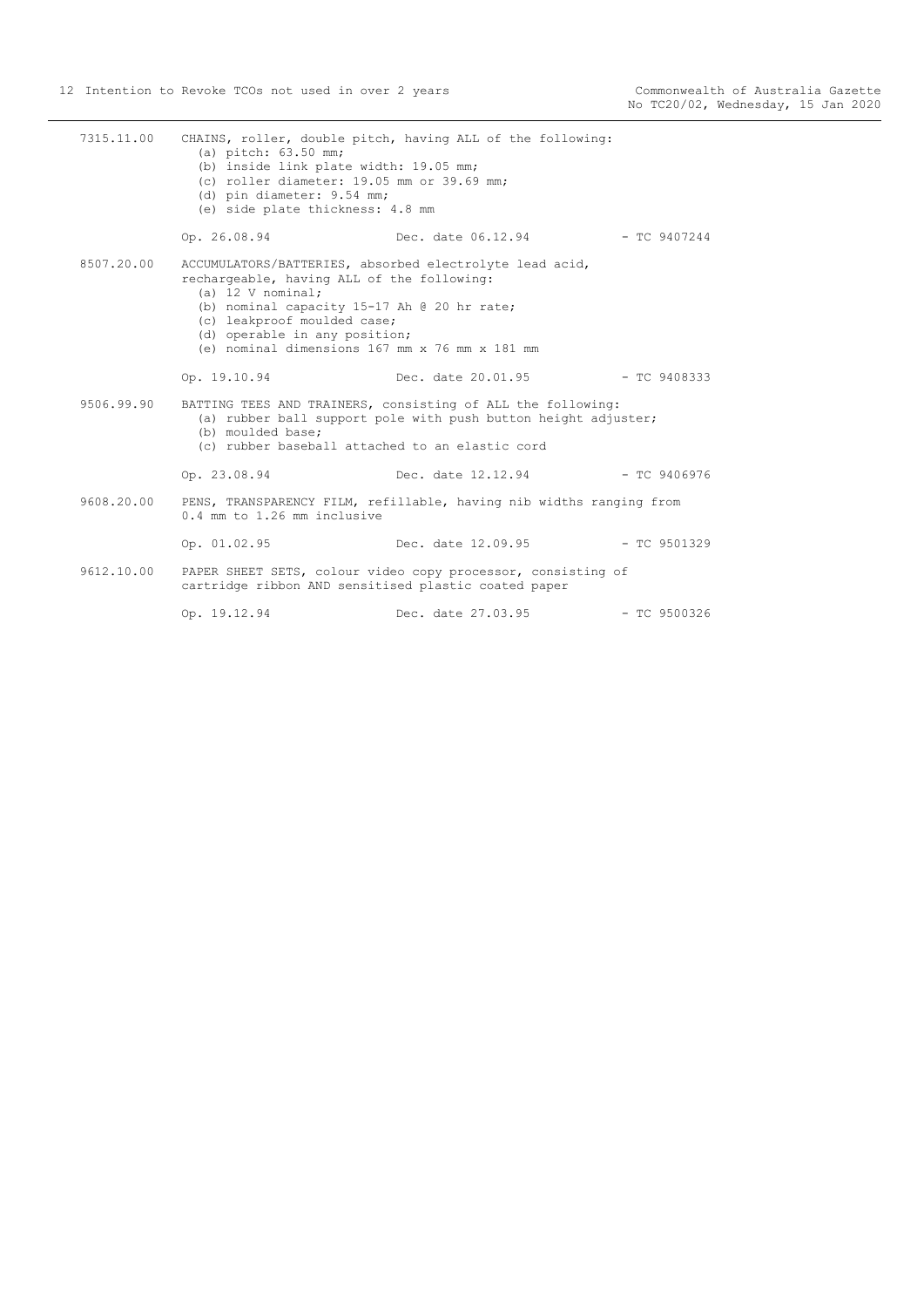# **CUSTOMS ACT 1901**

### <span id="page-12-0"></span>**NOTICE PURSUANT TO SECTION 269SE(2) - TARIFF CONCESSION ORDER REVOCATION AT THE INITIATIVE OF THE COMPTROLLER-GENERAL OF CUSTOMS**

The Tariff Concession Orders listed in THE TABLE below have has not been used for at least 2 years and have been revoked under Section 269SD(1A). In transit provisions apply.

The intention to revoke these orders was notified in Gazette TC19/43 dated 6 November 2019.

Contact: Email [tarcon@abf.gov.au](mailto:tarcon@abf.gov.au)

|            | Description of Goods including the<br>Customs Tariff Classification                                                                                                                                                                                                                                                                         |                    |                | Schedule 4 Item Number<br>Last Date of Effect |
|------------|---------------------------------------------------------------------------------------------------------------------------------------------------------------------------------------------------------------------------------------------------------------------------------------------------------------------------------------------|--------------------|----------------|-----------------------------------------------|
| 3919.90.90 | POLYVINYL CHLORIDE MASKING FOIL, lithographic, self-adhesive,<br>opaque to actinic light, backed with grid paper<br>Op. 01.01.17                                                                                                                                                                                                            | Dec. date 17.12.16 | $-$ TC 1678409 | 50<br>03.12.19                                |
|            | 2 Years non use. In transit provisions apply                                                                                                                                                                                                                                                                                                |                    |                |                                               |
| 3919.90.90 | POLYVINYL CHLORIDE FILM, diffraction, embossed<br>Op. 01.01.17                                                                                                                                                                                                                                                                              | Dec. date 17.12.16 | $- TC 1678480$ | 50<br>03.12.19                                |
|            | 2 Years non use. In transit provisions apply                                                                                                                                                                                                                                                                                                |                    |                |                                               |
| 3919.90.90 | POLYPROPYLENE OR POLYETHYLENE FRONTAL TAPE, disposable nappy,<br>coated on one side with a physiologically inert adhesive<br>Op. 01.01.17                                                                                                                                                                                                   | Dec. date 17.12.16 | - TC 1678627   | 50<br>03.12.19                                |
|            | 2 Years non use. In transit provisions apply                                                                                                                                                                                                                                                                                                |                    |                |                                               |
| 8421.29.90 | OIL AND WATER DECANTING SYSTEM, including ALL of the following:<br>(a) vacuum unit having BOTH of the following:<br>(i) two-stage vane type base pump;<br>(ii) vacuum booster,<br>(b) 304 grade stainless steel separator having a rated flow<br>rate NOT greater than 1 500 L/h;<br>(c) valves;<br>$(d)$ pumps;<br>(e) piping AND fittings |                    |                | 50<br>03.12.19                                |
|            | Op. 01.01.17                                                                                                                                                                                                                                                                                                                                | Dec. date 22.12.16 | $-$ TC 1680672 |                                               |
|            | 2 Years non use. In transit provisions apply                                                                                                                                                                                                                                                                                                |                    |                |                                               |
| 8421.29.90 | SEPARATOR STABILISERS, CRUDE OIL, WATER AND GAS, comprising ALL<br>of the following:<br>(a) heaters;<br>(b) separators;<br>(c) pipeline pig launchers and receivers;<br>$(d)$ pumps;<br>(e) flare tip and igniters                                                                                                                          |                    |                | 50<br>0.3.12.19                               |
|            | Op. 01.01.17                                                                                                                                                                                                                                                                                                                                | Dec. date 22.12.16 | $-$ TC 1681006 |                                               |
|            | 2 Years non use. In transit provisions apply                                                                                                                                                                                                                                                                                                |                    |                |                                               |
| 8421.29.90 | FILTERS, ALUMINA SLURRY HYDRATE<br>Op. 01.01.17                                                                                                                                                                                                                                                                                             | Dec. date 22.12.16 | $-$ TC 1681011 | 50<br>03.12.19                                |
|            | 2 Years non use. In transit provisions apply                                                                                                                                                                                                                                                                                                |                    |                |                                               |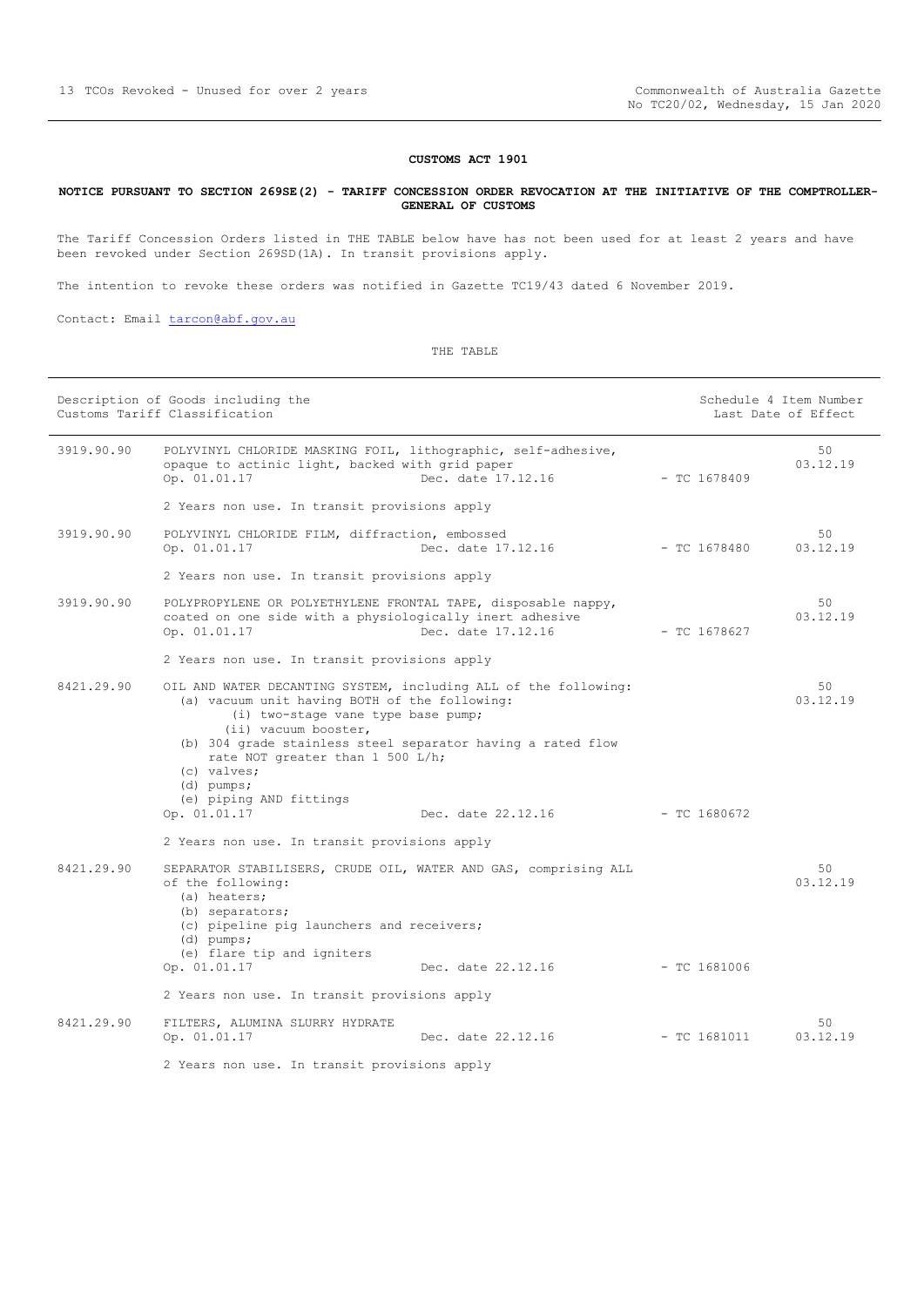| 50<br>CONDENSATE POLISHING SYSTEM, TECHNICAL AMMONIUM NITRATE PLANT,<br>03.12.19<br>including ALL of the following:<br>(a) plate heat exchanger;<br>$(b)$ pumps;<br>(c) membrane cartridge filters;<br>(d) reverse osmosis membranes;<br>(e) tanks;<br>(f) ion exchange bed;<br>(g) interconnecting pipes AND cable;<br>(h) valves;<br>(i) instrumentation AND/OR control module<br>Op. 01.01.17<br>Dec. date 22.12.16<br>$-$ TC 1681018<br>2 Years non use. In transit provisions apply<br>50<br>FILTER APPARATUS, being microporous systems using vacuum<br>filtration manifolds, for simultaneous filtration of 16 samples<br>03.12.19<br>or less individual analysis filtrates<br>Dec. date 20.12.16<br>Op. 01.01.17<br>- TC 1679741<br>2 Years non use. In transit provisions apply<br>VERTICAL PRESSURE FILTRATE COLLECTORS<br>50<br>Dec. date 23.12.16<br>$-$ TC 1681014<br>03.12.19<br>Op. 01.01.17<br>2 Years non use. In transit provisions apply<br>50<br>PARTS, GAS SCRUBBER, BLAST FURNACE, being ANY of the following:<br>(a) scrubber tanks;<br>03.12.19<br>(b) demister tanks;<br>(c) raw gas main elbows;<br>(d) raw gas main flanges;<br>(e) goggle plates and/or goggle flanges;<br>(f) reinforcing rings;<br>(g) stiff rings;<br>(h) clean gas main elbows;<br>(i) scrubbed gas mains;<br>$(i)$ head plates;<br>(k) level control tanks;<br>(1) level switch tanks;<br>(m) insert plates;<br>(n) goggle plate carrier beams;<br>(o) scrubber vessel templates;<br>(p) goggle plate carrier beam hangers;<br>(q) goggle plate support guide pins;<br>(r) operating levers;<br>(s) control levers;<br>(t) level controllers<br>Op. 01.01.17<br>$-$ TC 1680685<br>Dec. date 21.12.16<br>2 Years non use. In transit provisions apply<br>PARTS, WET GAS CLEANING PLANT, including ALL of the<br>50<br>03.12.19<br>following:<br>(a) quench tower shell, with OR without ANY of the following:<br>(i) carbon steel coupling;<br>(ii) carbon steel pipe;<br>(iii) carbon steel elbow,<br>(b) radial flow scrubber shell;<br>(c) quench tower elbow;<br>$(d)$ beams;<br>(e) beam angles;<br>$(f)$ columns;<br>$(q)$ channels;<br>(h) plates<br>Dec. date 22.12.16<br>Op. 01.01.17<br>- TC 1680703 | Description of Goods including the<br>Customs Tariff Classification |  | Schedule 4 Item Number<br>Last Date of Effect |  |
|----------------------------------------------------------------------------------------------------------------------------------------------------------------------------------------------------------------------------------------------------------------------------------------------------------------------------------------------------------------------------------------------------------------------------------------------------------------------------------------------------------------------------------------------------------------------------------------------------------------------------------------------------------------------------------------------------------------------------------------------------------------------------------------------------------------------------------------------------------------------------------------------------------------------------------------------------------------------------------------------------------------------------------------------------------------------------------------------------------------------------------------------------------------------------------------------------------------------------------------------------------------------------------------------------------------------------------------------------------------------------------------------------------------------------------------------------------------------------------------------------------------------------------------------------------------------------------------------------------------------------------------------------------------------------------------------------------------------------------------------------------------------------------------------------------------------------------------------------------------------------------------------------------------------------------------------------------------------------------------------------------------------------------------------------------------------------------------------------------------------------------------------------------------------------------------------------------------|---------------------------------------------------------------------|--|-----------------------------------------------|--|
|                                                                                                                                                                                                                                                                                                                                                                                                                                                                                                                                                                                                                                                                                                                                                                                                                                                                                                                                                                                                                                                                                                                                                                                                                                                                                                                                                                                                                                                                                                                                                                                                                                                                                                                                                                                                                                                                                                                                                                                                                                                                                                                                                                                                                | 8421.29.90                                                          |  |                                               |  |
|                                                                                                                                                                                                                                                                                                                                                                                                                                                                                                                                                                                                                                                                                                                                                                                                                                                                                                                                                                                                                                                                                                                                                                                                                                                                                                                                                                                                                                                                                                                                                                                                                                                                                                                                                                                                                                                                                                                                                                                                                                                                                                                                                                                                                |                                                                     |  |                                               |  |
|                                                                                                                                                                                                                                                                                                                                                                                                                                                                                                                                                                                                                                                                                                                                                                                                                                                                                                                                                                                                                                                                                                                                                                                                                                                                                                                                                                                                                                                                                                                                                                                                                                                                                                                                                                                                                                                                                                                                                                                                                                                                                                                                                                                                                | 8421.39.90                                                          |  |                                               |  |
|                                                                                                                                                                                                                                                                                                                                                                                                                                                                                                                                                                                                                                                                                                                                                                                                                                                                                                                                                                                                                                                                                                                                                                                                                                                                                                                                                                                                                                                                                                                                                                                                                                                                                                                                                                                                                                                                                                                                                                                                                                                                                                                                                                                                                | 8421.39.90                                                          |  |                                               |  |
|                                                                                                                                                                                                                                                                                                                                                                                                                                                                                                                                                                                                                                                                                                                                                                                                                                                                                                                                                                                                                                                                                                                                                                                                                                                                                                                                                                                                                                                                                                                                                                                                                                                                                                                                                                                                                                                                                                                                                                                                                                                                                                                                                                                                                |                                                                     |  |                                               |  |
|                                                                                                                                                                                                                                                                                                                                                                                                                                                                                                                                                                                                                                                                                                                                                                                                                                                                                                                                                                                                                                                                                                                                                                                                                                                                                                                                                                                                                                                                                                                                                                                                                                                                                                                                                                                                                                                                                                                                                                                                                                                                                                                                                                                                                |                                                                     |  |                                               |  |
|                                                                                                                                                                                                                                                                                                                                                                                                                                                                                                                                                                                                                                                                                                                                                                                                                                                                                                                                                                                                                                                                                                                                                                                                                                                                                                                                                                                                                                                                                                                                                                                                                                                                                                                                                                                                                                                                                                                                                                                                                                                                                                                                                                                                                | 8421.99.90                                                          |  |                                               |  |
|                                                                                                                                                                                                                                                                                                                                                                                                                                                                                                                                                                                                                                                                                                                                                                                                                                                                                                                                                                                                                                                                                                                                                                                                                                                                                                                                                                                                                                                                                                                                                                                                                                                                                                                                                                                                                                                                                                                                                                                                                                                                                                                                                                                                                | 8421.99.90                                                          |  |                                               |  |
|                                                                                                                                                                                                                                                                                                                                                                                                                                                                                                                                                                                                                                                                                                                                                                                                                                                                                                                                                                                                                                                                                                                                                                                                                                                                                                                                                                                                                                                                                                                                                                                                                                                                                                                                                                                                                                                                                                                                                                                                                                                                                                                                                                                                                |                                                                     |  |                                               |  |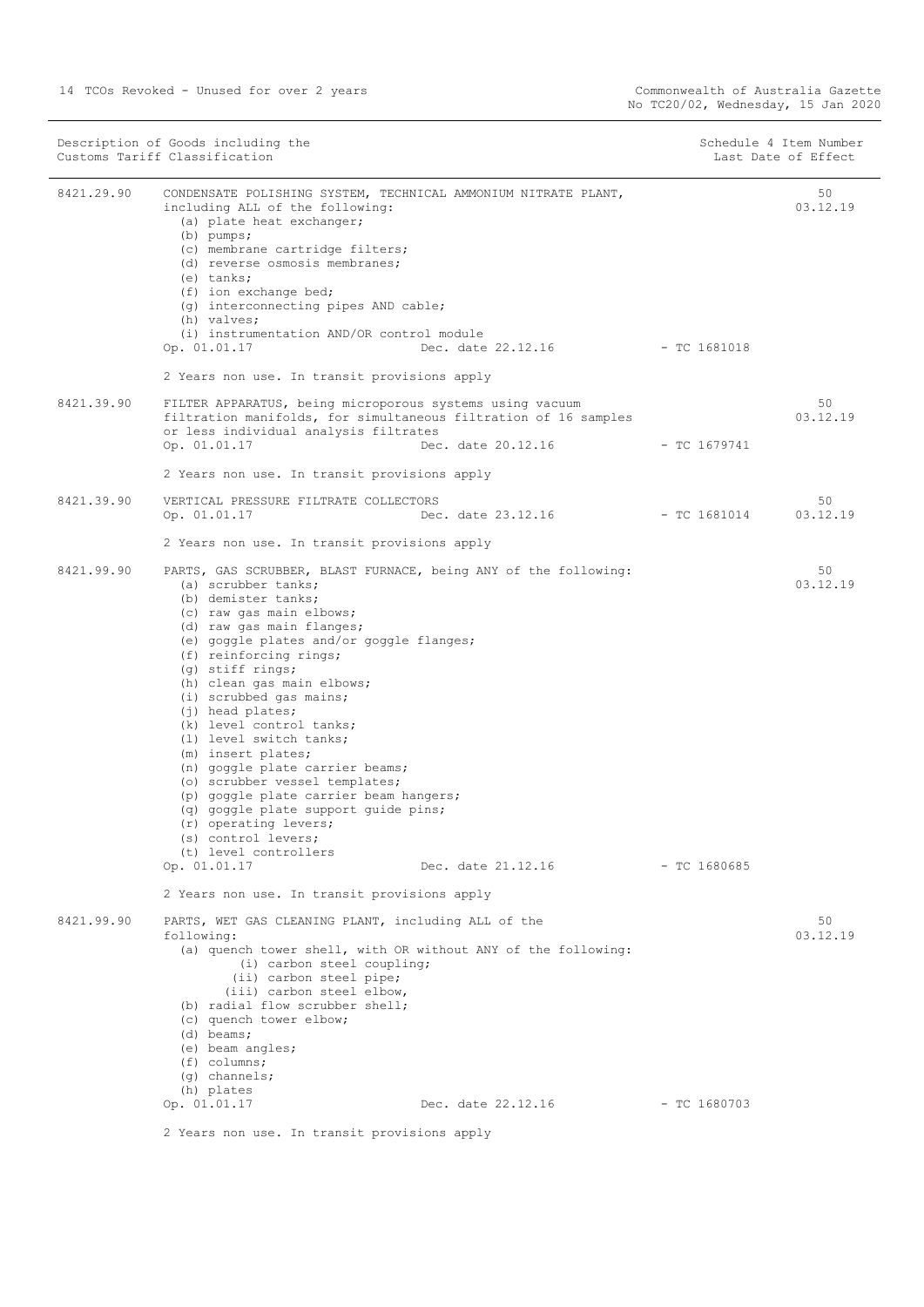|                                              | Description of Goods including the<br>Customs Tariff Classification                                                                                               |                    | Schedule 4 Item Number<br>Last Date of Effect |                |
|----------------------------------------------|-------------------------------------------------------------------------------------------------------------------------------------------------------------------|--------------------|-----------------------------------------------|----------------|
| 8424.49.00                                   | SPRAY GUNS, SEED DISPERSER, including BOTH of the following:<br>(a) hose connector;<br>(b) plastic bottle<br>Op. 01.01.17                                         | Dec. date 16.12.16 | - TC 1679312                                  | 50<br>03.12.19 |
|                                              | 2 Years non use. In transit provisions apply                                                                                                                      |                    |                                               |                |
| 8479.90.90                                   | PARTS, GLUTEN DISINTEGRATOR, being rotors with arms<br>Dec. date 23.12.16<br>Op. 01.01.17                                                                         |                    | $-$ TC 1680473 03.12.19                       | 50             |
| 2 Years non use. In transit provisions apply |                                                                                                                                                                   |                    |                                               |                |
| 8514.90.90                                   | PARTS, ELECTRIC SLAG CLEANING FURNACE, being load bearing and<br>self supporting hot faced composite copper water cooled<br>elements incorporating copper fingers |                    |                                               | 50<br>03.12.19 |
|                                              | Dec. date 23.12.16<br>Op. 01.01.17                                                                                                                                |                    | $-$ TC 1680247                                |                |
|                                              | 2 Years non use. In transit provisions apply                                                                                                                      |                    |                                               |                |